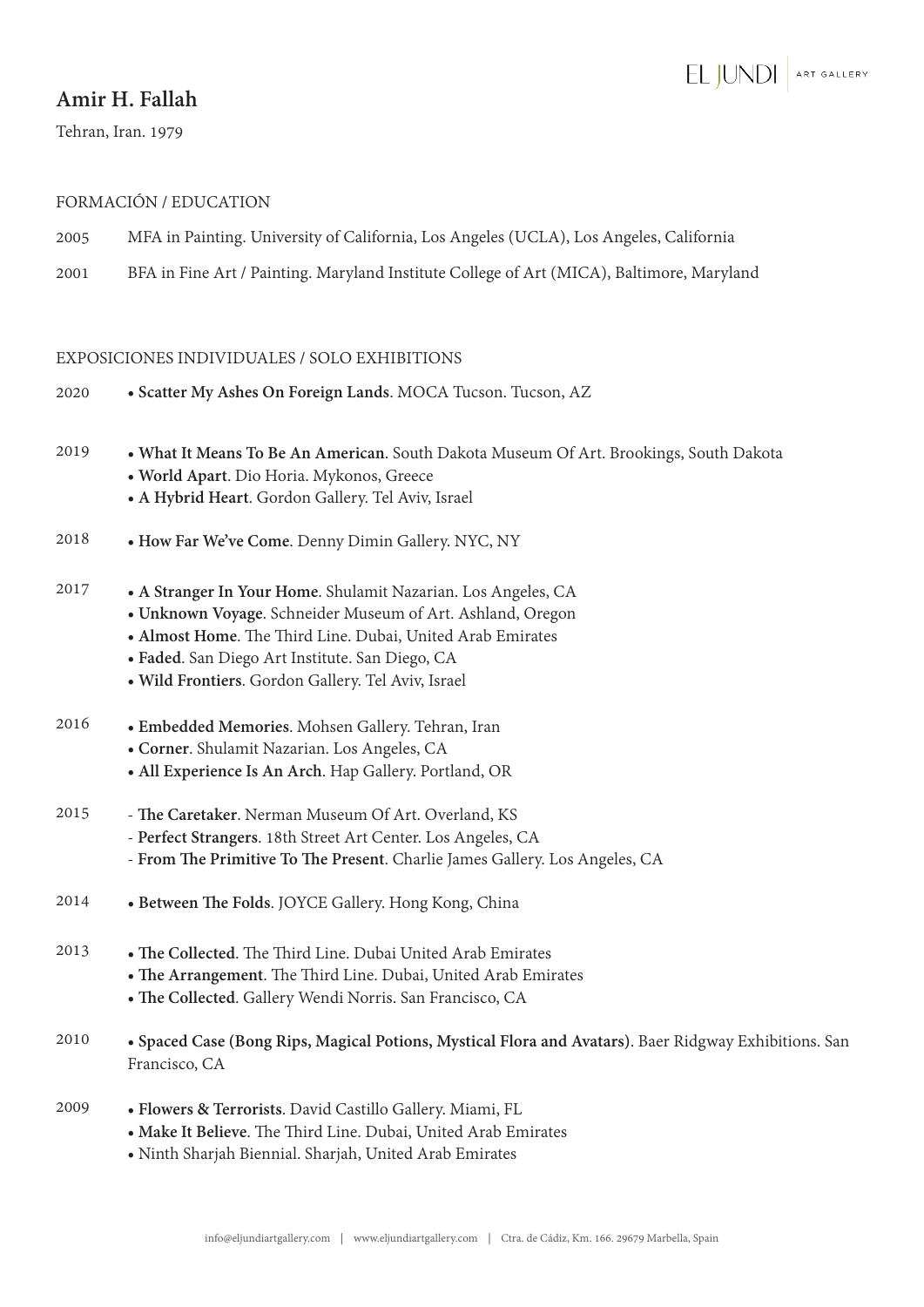| 2008 | • Post Stagecraft. Redux Art Center. Charleston, SC<br>· Pedestal. Nathan Larramendy Gallery. Ojai, CA |
|------|--------------------------------------------------------------------------------------------------------|
| 2007 | • Rhys Gallery. Boston, MA<br>• Under The Indigo Dome. The Third Line. Dubai, United Arab Emirates     |
| 2006 | • I Wanted To Change The World But All I Changed Was Myself. M.Y. Art Prospects. New York, NY          |
| 200E |                                                                                                        |

2005 • **You know where you came from, you know where you are going, and you know where you belong.** The Third Line. Dubai, United Arab Emirates

### EXPOSICIONES COLECTIVAS (selección) / GROUP EXHIBITIONS (selected)

- **Embody.** Mandeville Gallery, Union college. Schenectady, NY 2019
	- **LA Painting.** Museum Of Art and History. Lancaster, CA
	- **The Project Room.** Shulamit Nazarian. Los Angeles, CA
	- **Chronicles.** Galerie Droste. Wuppertal, Germany
	- **Gardens.** Last Projects. Los Angeles, CA
	- **20th Anniversary Show.** Miyako Yoshinaga Gallery. New York, NY
	- **Yin/Yang.** 0-0 LA. Los Angeles, CA

- **Highlight: Gramercy.** The National Arts Club. New York, NY
- 2018 **Horizon**. Sharjah Museum Of art. Sharjah, United Arab Emirates
	- **Blessed Be: Mysticism, Spirituality and the Occult in Contemporary Art**. MOCA. Tucson, Tucson, AZ
	- **Curio**. Brunswig Square. Los Angeles, CA
	- **Opening The Trap**. Interface Gallery. Oakland, CA
	- • **Art Is Where The Heart Is**. Galerie Droste. Paris, France
- 2017 • **Identity Document**. Gallery Bergen, Bergen Community College. Paramus, NJ
	- **LA Painting: Formalism to Street Art**. Bruno David Gallery. St. Louis, MO
	- **Unhomely**. Denny Gallery. New York, New York
	- **One Another**. Korean Cultural Center. Los Angeles, CA
- 2016 **Human Condition**. The Hospital. Los Angeles, CA
	- **Stars And Stripes**. Gordon Gallery. Tel Aviv, Israel
- 2015 **Golden State, Calfiornia Contemporary**. Bunsen Goetz Galerie. Nuremberg, Germany
	- • **Tomorrow**. Hashimoto Contemporary. San Francisco, CA
	- **Uncommon Terrain**. Shulamit Nazarian. Los Angeles, CA
	- **We Must Risk Delight Twenty Artists From Los Angeles**. 56th La Biennale Di Venezia. Venice, Italy
	- **In Good Company**. Sherry Leedy Contemporary Art. Kansas City, KS
	- **Darkness Invisible.** Tempus Projects. Tampa, FL
	- **A Curious Blindness**. Wallach Art Gallery Columbia University. New York, NY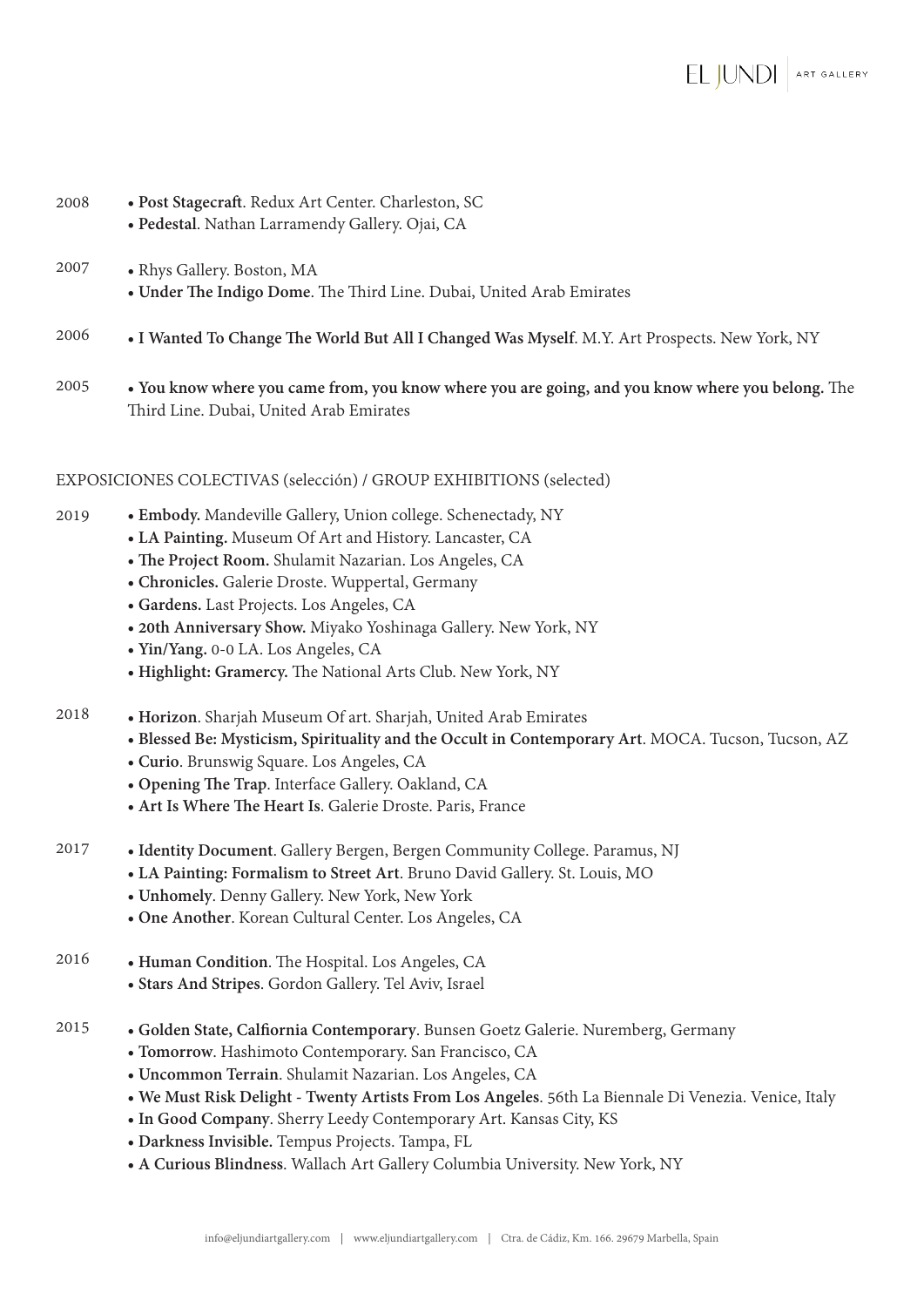- **When It Is Dark Enough**. CES Gallery. Los Angeles, CA 2014
	- **Hey Stranger**. Plug Projects. Kansas City, MO
	- **I'll Show You Mine**. Palo Alto Art Center. Palo Alto, CA
	- **Exquisite Corpse**. Mass Gallery. Austin, TX
	- **Theory Of Survival:Fabrications**. Southern Exposure. San Francisco, CA
	- **Ten**. Cindy Rucker Gallery. New York, NY
	- **Illusions Of A Perfect Utopia**. Walter Maciel Gallery. Los Angeles, CA
	- **New Neon**. Bedford Gallery, Lesher Center For The Arts. Walnut Creek, CA
- 2013 **Sense And Sensibility I**. Mt. San Antonio College Art Gallery. Walnut, CA
	- **10 Year Anniversary Show**. Gallery Poulsen. Copenhagen, Denmark
	- **Fever Dreams**. Koplin Del Rio. Los Angeles, CA
	- **Desaturated Rainbow**. Kopeikin Gallery. Los Angeles, CA
	- **SuperCallaFragileMysticEcstasyDioecious**. Lancaster Museum Of Art And History. Lancaster, CA
	- **Cash, Cans & Candy**. Galerie Ernst Hilger. Vienna, Austria
	- **The Archaic Revival**. Gallery Zic Zerp. Rotterdam, The Netherlands
	- **Desaturated Rainbow**. Field Projects. New York, NY
	- **Chockablock**. University Art Museum, California State University Long Beach. Long Beach, CA
- 2012 **Drown Me In Pictures**. Latned Atsär. Los Angeles, CA
	- **Line Dancing**. 5790projects. Los Angeles, CA
	- Gallery Wendi Norris. San Francisco, CA
- 2011 **Show Off!** Salsali Private Museum. Dubai, United Arab Emirates
	- Group Show, Guerrero Gallery. San Francisco, CA
	- **The State: Social / Antisocial?** The Third Line. Dubai, United Arab Emirates
	- **About Paint**. Carl Berg Projects. Los Angeles, CA

• **I Don't Need Your Money Honey, All I Need Is Love. Works From the Farook Collection**. Traf c. Dubai, United Arab Emirates

- 2010 Western Project. Los Angeles, CA
	- **Brain Drain**. Nudashank. Baltimore, MD
	- **Tilt**, Artist Curated Projects. Los Angeles, CA
- 2009 **The Pop Of Colors**. POV Evolving. Los Angeles, CA
	- **Re-mix**. Catharine Clark Gallery. San Francisco, CA
	- **Almost Home**. Frederieke Taylor Gallery. New York, NY
	- **All Under One Roof**. Tarryn Teresa Gallery. Los Angeles, CA
	- **Group Show Part 1**. David B. Smith Gallery. Denver, CO
- 2008 **Art on Paper 2008 Biennial**. Weatherspoon Art Museum. Greensboro, NC
	- **Art After The Revolution: Contemporary Photography from Iran And California**. SF Arts Commission. San Francisco, CA
	- **Terradome**, Art Dubai (Rhys Gallery). Dubai, United Arab Emirates
	- **The Aerials of Sublime Transscapes**. Lookal 01. Breda, The Netherlands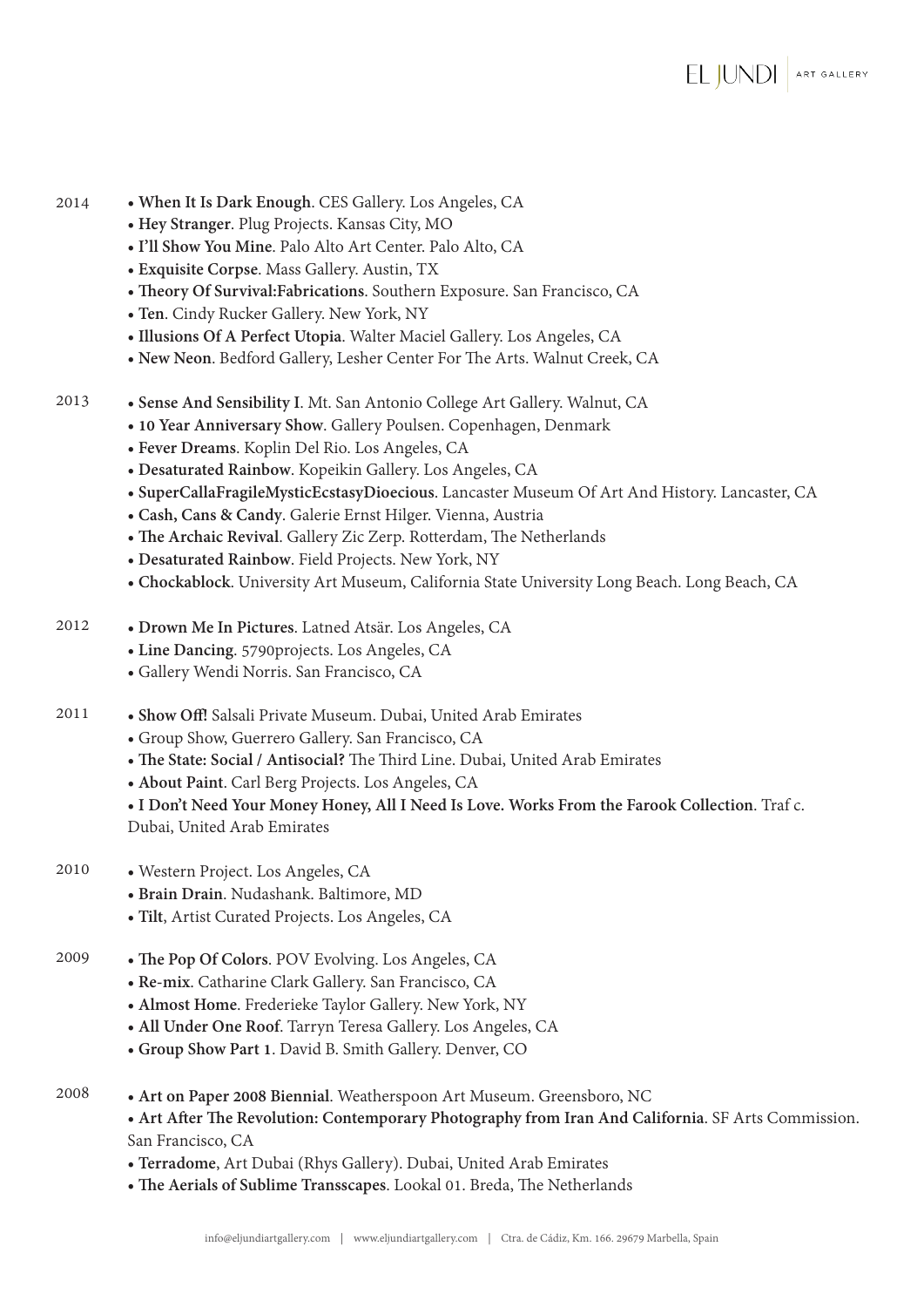- Group Show curated by Barnaby Whit eld. 31 Grand. New York, NY
- **Feel The Difference Cultural Branding Remix**. Works. San Jose, CA
- **What Do You Care?** Mary Goldman Gallery. Los Angeles, CA
- **Some Paintings**, the 3rd LA Weekly Annual Biennial. Track 16. Los Angeles, CA
- 2007 **Rogue Wave**. LA Louver. Venice, CA
	- • **Artists Annual 2007**. BlK/MRKT Gallery. Los Angeles, CA
- 2006 **Mulvane Museum of Art Re-Opening**. Mulvane Art Museum, Washburn University. Topeka, KS • **Planescapes**. Laband Gallery: Loyola Marymount University. Los Angeles, CA
- 2005 **Supersonic**. LA Design Center. Los Angeles, CA
	- **Thesis Exhibition**. UCLA. Los Angeles, CA
	- **Love Songs**. Overtones. Los Angeles, CA
	- **Conceptual Popstraction**. Cherrydelosreyes. Los Angeles, CA
	- **Lost In \_ \_ \_ \_ \_**. 4-F. Los Angeles, CA
	- **Painting LA**. Raid Projects. Los Angeles, CA
	- **New York Armory Show**. Raid Projects. New York, NY
- 2003 **Emotional Sensibilities**. CP Artspace. Washington, D.C.
	- **I Am Human And I Deserve To Be Loved**. Overtones. Los Angeles, CA
	- **Amirica**. Artspace. Richmond, VA
- 2002 **New Talent IV**. Siganal 66. Washington, D.C. • M.Y. Art Prospects. New York, NY
- 2001 **PORNGLOSSDOPE**. South rst Gallery. Brooklyn, N
	- **Calligraphic Legacy**. Transamerica Pyramid Gallery. San Francisco, CA

#### PREMIOS, NOMINACIONES & BECAS / PRIZES, NOMINATIONS & GRANTS

- 2021 Vermont Corridor Public Sculpture Commission, LA Arts Commission, Los Angeles, CA (forthcoming)
- 2020 COLA Artist Fellowship
- 2019 Site-speci c mural, Facebook Artist In Residence, Facebook LAX Headquarters, Los Angeles, CA Site-speci c mural, 18th Street Art Center Public Art Program, Los Angeles, CA
- 2018 Site- speci c mural, Pow Wow Antelope Valley, Museum of Art and History, Lancaster, CA Northern Trust Purchase Prize, Expo Chicago, Chicago, IL Site- speci c mural, Museum Of Contemporary Art, Tucson, AZ
- 2017 California Community Foundation Fellowship for Visual Artists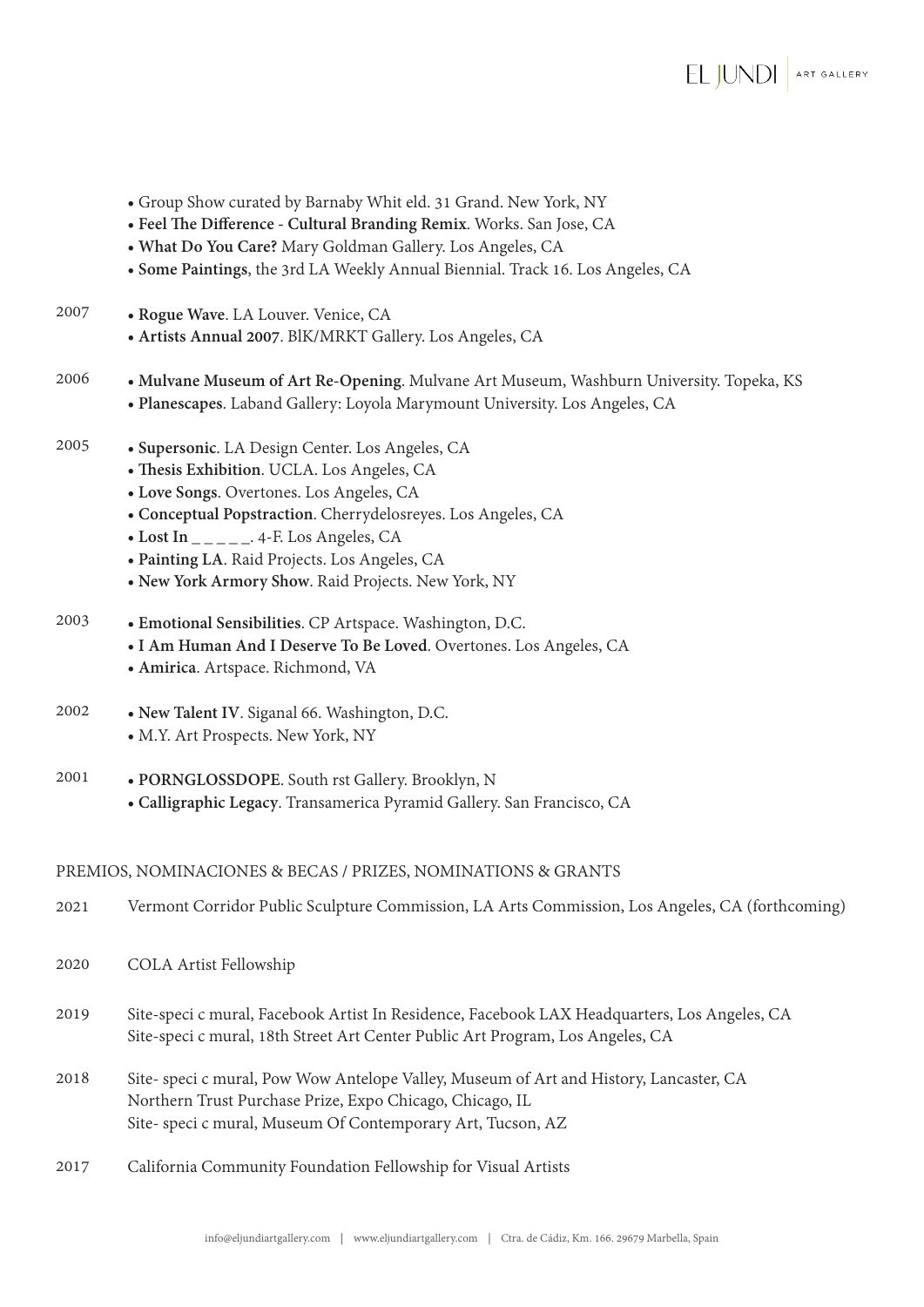| 2015    | Joan Mitchell Foundation 2015 Painters & Sculptors Grant<br>2015 18th Street Arts Center Artist Lab Residency, Santa Monica, CA         |
|---------|-----------------------------------------------------------------------------------------------------------------------------------------|
|         | 2002/05 Jacob Javits Fellowship                                                                                                         |
| 2001    | Maryland Institute, College of Art Barry Holniker Merit Scholarship<br>Ovissi Gallery & Evolving Perceptions Iranian Artist Scholarship |
| 2000/01 | Maryland Institute, College of Art / New York Studio Program                                                                            |

1998 Maryland Institute, College of Art Trustee Award and Presidents Scholarships

### PUBLICACIONES Y PRENSA / PUBLICATIONS AND MEDIA

- Madeline Wells, Interface Gallery Exhibit "Opening the Trap" Explores Hybrid Identities. East Bay Express 2018
	- "The Veiled Portraits of Amir H. Fallah", Megan Abrahams. Fabrik Magazine
- 2017 "Artists take historic Highland Park stained glass studio in a new direction", Brenda Rees. The Eastsider
	- "Judson Studios Takes a 12th-Century Art Form Into the 21st Century", Brenda Rees. KCET Artbound
	- "Amir Fallah's Dubai Exhibit On The Idea of Home", Jyoti Kalsi. Gulf News
	- "Over in Alserkal", Artists Seek to Invert Identity Clichés, Georgina Lavers. Vision
	- "The Unhomely". Blouin Artinfo
	- "The Influences of Pop-Art On Contemporary Persian Artists". Jdeed.com
	- "The 30 Hottest Group Shows to See in New York This Summer", Sarah Cascone. Artnet.com
	- "Amir H. Fallah: Coming Home", Anna Brady. Harpers Bazaar Art Arabia
	- "Odd Jobs: Amir H. Fallah", Calder Yates. Dailyserving.com
	- "Controlled chaos, 'Wild Frontiers', Jennifer Greenberg. Timeout Israel
- 2016 "The Fabric Of Our Identity", Rebecca Anne Proctor. Harpers Bazaar Art Arabia • Matt Stromberg Exhibition in Former Hospital Puts Both Art and Gentri cation on Display, Hyperallergic. com
	- "Human Condition: Limbo in an Abandoned Hospital", Hannah Harris Green and Morgan Green. Art21
	- "Portrelemenin Biraz Daha "Dürüst" Yolu", Hannah Harris Green and Morgan Green. Bant Magazine
	- "Amir H. Fallah: All Experience Is an Arch at Hap Gallery", Ashley Stull Meyers. Dailyserving.com
	- "Sans Titre (2016): Art's New Guard On Show In Paris Exhibition", Marie Périer. Vogue Paris
	- "Universally Iranian: artists without borders in pictures", Matteo Lonardi. The Guardian
- 2015 "The Secret Playlist", Danna Lorch. Selections Magazine
	- "Three Solo Shows Reshape a Single Museum", Blair Schulman. Hyperallergic.com
	- "Amir H. Fallah Creates a Portrait in Cactus and Lava Lamps in The Caretaker", Danna Lorch. Artslant
	- "Symbolic Succulents", Gina Kaufmann. KCUR 89.3
	- "Behind The Exterior", Tim MacLean. Wowxwow.com
	- "A Curious Blindness", Holland Cotter. New York Times
	- "Amir H. Fallah: Expressions Of Identity", Anna Nelson. KCET.org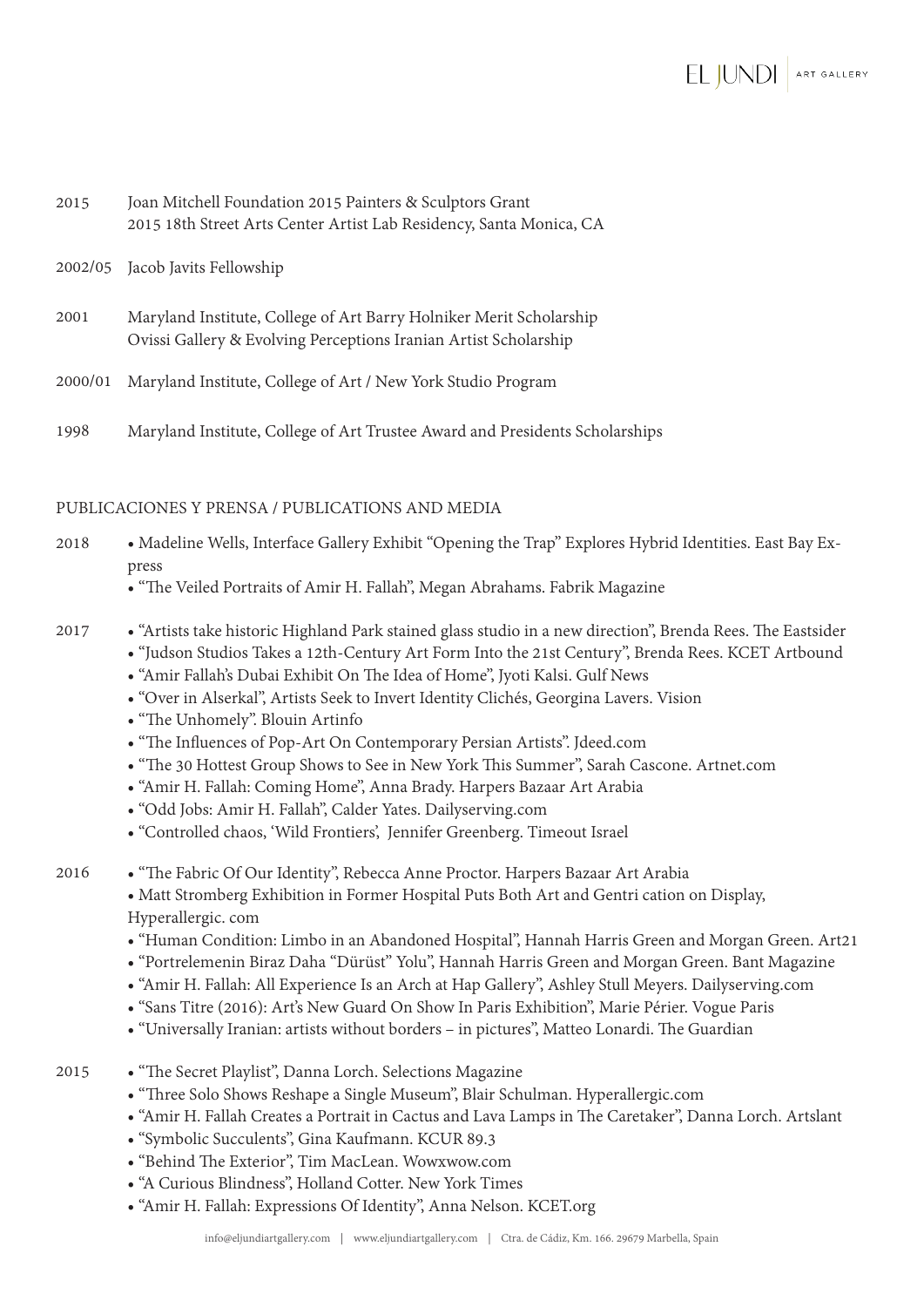- "To Deconstruct And Veil", Victoria Casal-Data. Art At Bay Issue 1.3 2014
	- "Amir H. Fallah", Gabe Scott. Juxtapoz Magazine
	- "Two Of A Kind", Stephanie Sykes. Harpers Bazaar Art Arabia
	- "Possesions Of Sincerity", Sara Mohazzebi. Canvas Magazine
- 2013 100 Best Fall Shows. Modern Painters
	- "Fever Dreams Review", A.Moret. art ltd.
	- "The Color TheoryOf Two Coasts", A.Moret. Installation Magazine
	- "Desaturated Rainbow", Shana Nys Dambrot. LA Weekly
	- "Dubai Still Life Exhibit Inspired By Classics", Anna Seaman. The National
	- "Flemish Floral Art In Dubai", Jenny Hewett. Time Out Dubai
	- "The Arrangement" By Amir H. Fallah". Islamic Arts Magazine
	- "Fever Dreams At Koplin Del Rio", Megan Koester. Fabrik Magazine
	- Maymanah Farhat, In Conversation With Amir H. Fallah. Jadaliyya
	- "Studio View: Painter Amir H. Fallah", Hilary Harkness. Huffington Post
	- "Artist Interview: Amir H. Fallah", Rachelle Reichert. Art-Rated
	- "Amir H. Fallah: The Collected at Gallery Wendi Norris", Kelly Inouye. San Francisco Arts Quarterly
	- "The Right Stuff: Amir H. Fallah At Gallery Wendi Norris", Amelia Sechman. Dailyserving.com
	- "Artist Profile: Amir H. Fallah", George Melrod. art ltd.
	- Featured Cover Article, A. Moret. Installation Magazine
- 2012 "Amir H. Fallah: The Coded Portrait Of A Ghost", Tracy Harnish. Huffington Post Arts
	- "Fresh Faces In Art: Eight LA Artists You Should Know", Catlin Moore. Fabrik Magazine
	- "10 Great Artworks At Art Platform Los Angeles", Shana Nys Dambrot. LA Weekly
	- "Architectural Inventions: Visionary Drawings", Matt Bua & Maximillian Goldfarb. Laurence King
	- "Amir Fallah's Still Lifes Electrify Frey Norris Gallery", Priscilla Frank. Huffington Post Arts
	- "Beauty, Decay, And Art Making In Los Angeles: An Interview with Amir H. Fallah", Kyle Fitzpatrick. Los Angeles I'm Yours
- 2011 Bill Donovan, In Conversation with Amir H. Fallah. Whitehot Magazine
	- "Beyond The White Cube", Yasmin Mohseni. Artistvisit.com
	- The Belle Campagne Issue. Kultorama
	- Editors Pick, New American Paintings #91
- 2010 "Culture Monster", David Pagel. Los Angeles Times
	- "In Which We Get Told", Hiya Swanhuyser. SF Weekly
- 2009 "Macabre, But Colorful", Charles Crowell. The National
	- "Fantastical By Second Nature", Jyoti Kalsi. Gulf News
	- "A Cultural Hybrid With A Vision", Paul Laster. Artkrush.com
	- "The New Ways Of Seeing", Staff. The National
- 2008 "Pedestal", Josef Woodard. Artweek
	- "Pedestal", Jessica Jardine. Flavorpill.com
	- "What Do You Care?", Jeffrey Ryan. Frieze Magazine Online
	- "Some Paintings", Doug Harvey. LA Weekly